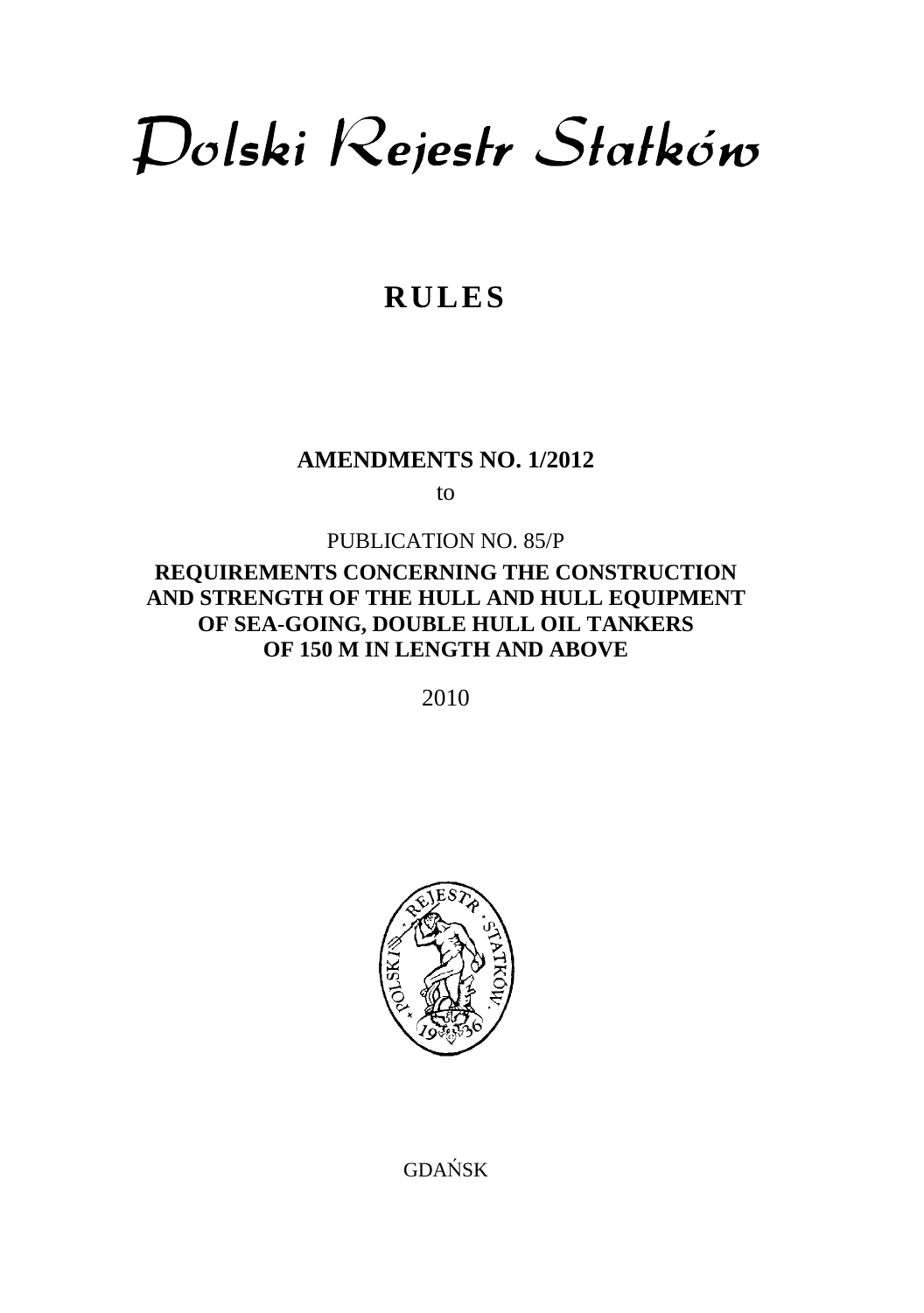*Amendments No. 1/2012 to Publication No. 85/P – Requirements Concerning the Construction and Strength of the Hull and Hull Equipment of Sea-going, Double Hull Oil Tankers of 150 M in Length and above – 2010*, were approved by PRS Board on 3 February 2012 and enter into force on 6 February 2012.

**©** Copyright by Polski Rejestr Statków, 2012

PRS/AW, 02/2012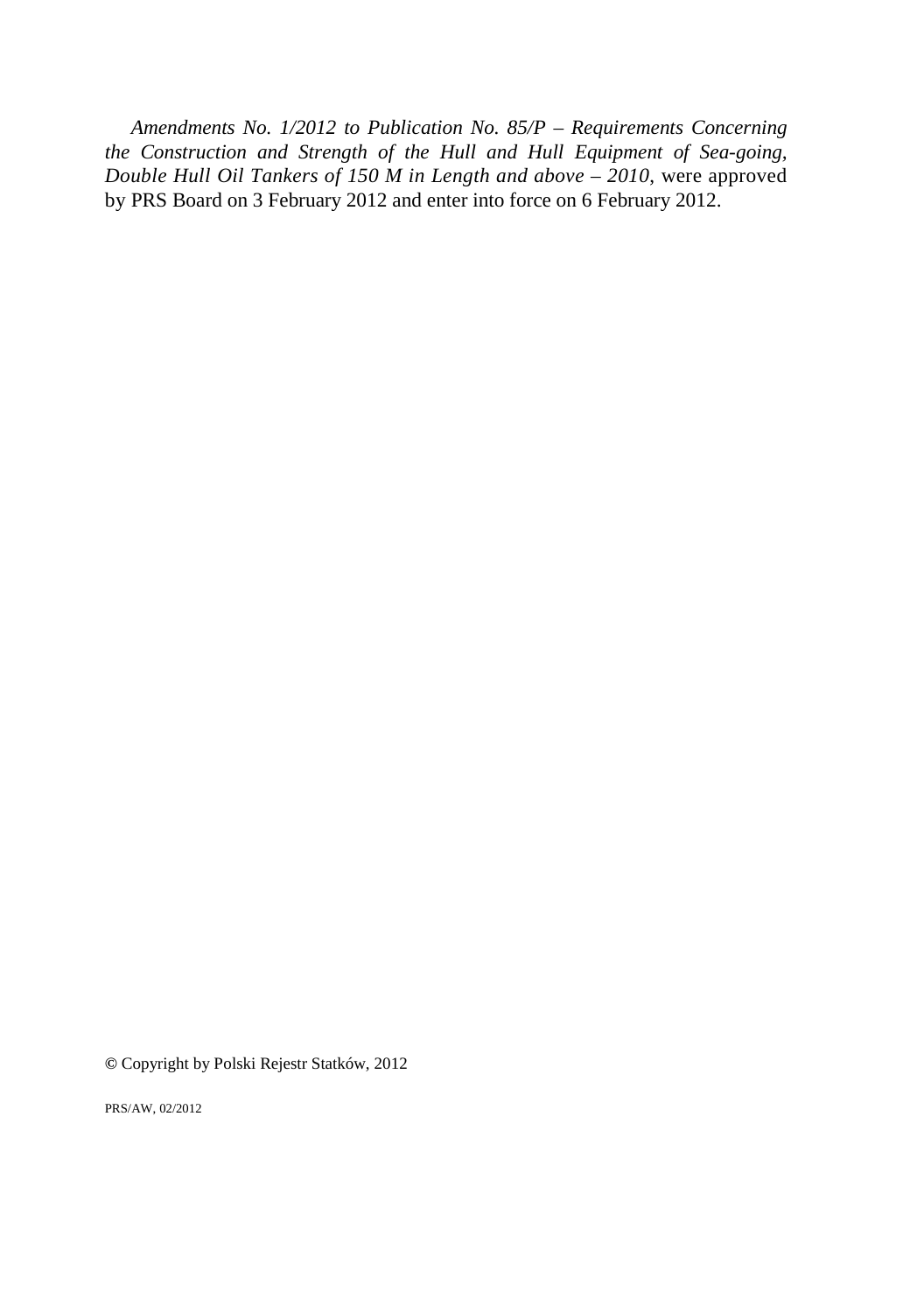*The following amendments to Publication No. 85/P – Requirements Concerning the Construction and Strength of Hull and Hull Equipment of Sea-going, Double Hull Oil Tankers of 150 M in Length and above – 2010, have been introduced:* 

*1. Sub-chapter* **6.2.2** *has been added:* 

#### **6.2.2 Corrosion Protection of Cargo Oil Tanks**

#### **6.2.2.1 General**

**6.2.2.1.1** All cargo oil tanks of new crude oil tankers<sup>1)</sup> shall be:

- **.1** Coated during the construction of the ship in accordance with the Performance Standard for protective coatings for cargo oil tanks of crude oil tankers, adopted by the Maritime Safety Committee by *Resolution MSC.288(87),* or
- **.2** Protected by alternative means of corrosion protection or utilization of corrosion resistance material to maintain required structural integrity for 25 years in accordance with the Performance Standard for alternative means of corrosion protection for cargo oil tanks of crude oil tankers, adopted by Maritime Safety Committee by *Resolution MSC.289(87)*.

**6.2.2.1.2** The Administration may exempt a crude oil tanker from the requirements of paragraph 6.2.2.1.1 to allow the use of novel prototype alternatives to the coating system specified in 6.2.2.1.1.1, for testing, provided they are subject to suitable controls, regular assessment and acknowledgement of the need for immediate remedial action if the system fails or is shown to be failing. Such exemption shall be recorded on the exemption certificate.

**6.2.2.1.3** The Administration may exempt a crude oil tanker from the requirements of paragraph 6.2.2.1.1 if the ship is built to be engaged solely in the carriage of cargoes and cargo handling operations not causing corrosion. Such exemption and conditions for which it is granted shall be recorded on an exemption certificate.

**6.2.2.1.4** Detailed requirements for a.m. Performance Standards are given in sub-chapters 6.2.2.2 and 6.2.2.3.

## **6.2.2.2 Coating Standard for cargo oil tanks of crude oil tankers2)**

**6.2.2.2.1** Coating Standard is based on specifications and requirements to provide a target useful coating life of 15 years, which is considered to be the time period, from initial application, over which the coating system

l

<sup>&</sup>lt;sup>1)</sup> New crude oil tankers as defined in regulation 1 of Annex I of *MARPOL 73/78*, whose building contract is placed on or after 1 January 2013, or in the absence of a building contract, the keels of which are laid or which are at a similar stage of construction on or after 1 July 2013, or the delivery of which is on or after 1 January 2016.

<sup>2)</sup> Crude oil tanker is as defined in Annex I of *MARPOL 73/78*.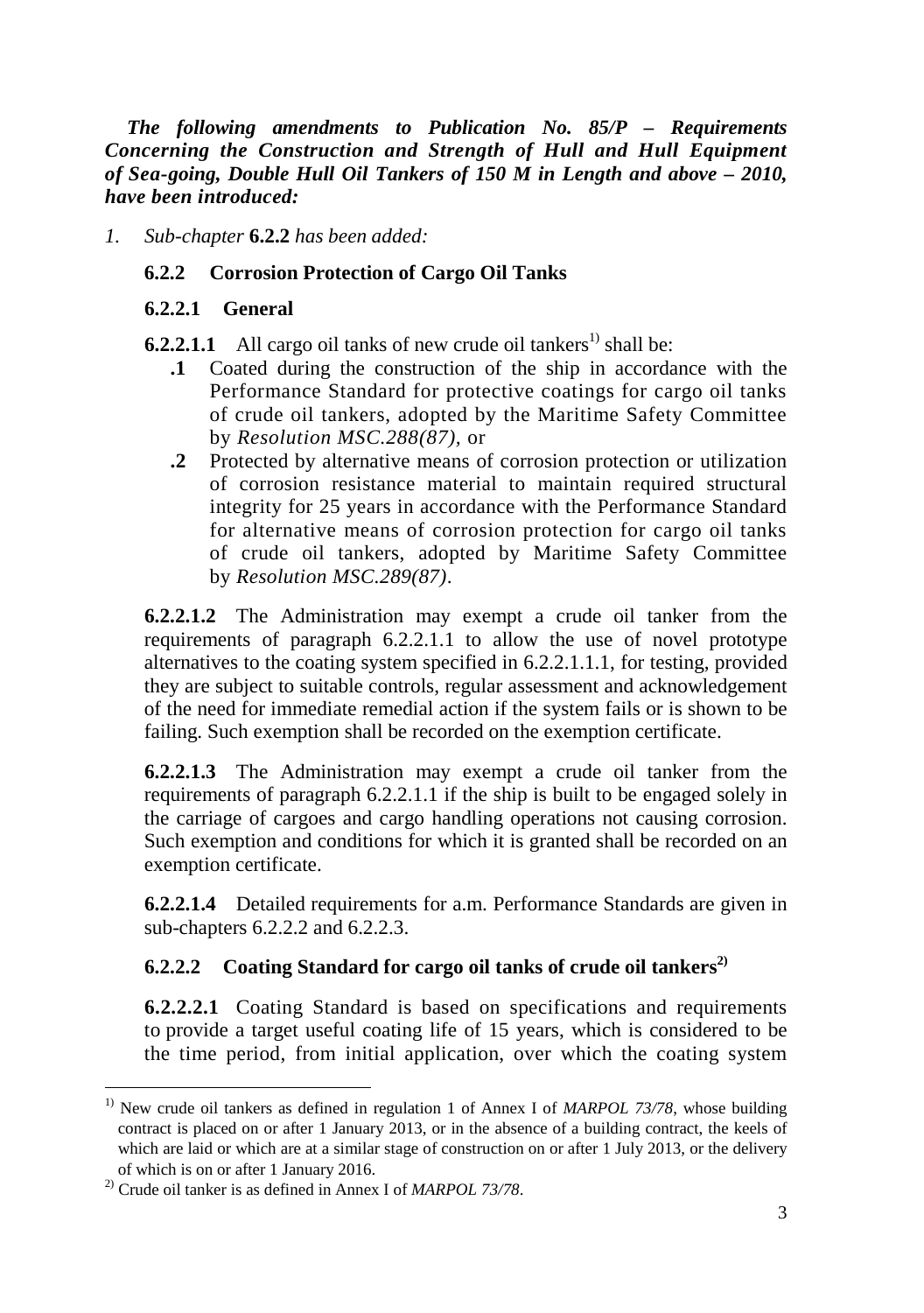is intended to remain in "GOOD" condition<sup>3)</sup>. The actual useful life<sup>4)</sup> will vary, depending on numerous variables including actual conditions encountered in service.

**6.2.2.2.2** Protective coatings for cargo oil tanks applied during the construction of new crude oil tankers shall at least comply with the requirements of this Coating Standard.

**6.2.2.2.3** An epoxy-based system meeting test and physical properties (see *Resolution MSC.288(87)*, Table 1, 1.3) shall be documented, and a *Type Approval Certificate* or *Statement of Compliance* shall be provided.

**6.2.2.2.4** The following areas are the minimum areas that shall be protected according to this Coating Standard:

- **.1** Deckhead with complete internal structure, including brackets connecting to longitudinal and transverse bulkheads. In tanks with ring frame girder construction, the underdeck transverse framing to be coated down to level of the first tripping bracket below the upper faceplate.
- **.2** Longitudinal and transverse bulkheads to be coated to the uppermost means of access level. The uppermost means of access and its supporting brackets to be fully coated.
- **.3** On cargo tank bulkheads without an uppermost means of access, the coating to extend to 10% of the tanks height at centerline but need not extend more than 3 m down from the deck.
- **.4** Flat inner bottom and all structure to a height of 0.3 m above inner bottom to be coated.



<sup>3)</sup> "GOOD" condition is the condition with minor spot rusting as defined in *Resolution A.744(18)* for assessing the ballast tank coatings for tankers.

 $\overline{a}$ 

<sup>&</sup>lt;sup>4)</sup> Target useful life is the target value, in years, of the durability for which the coating system is designed.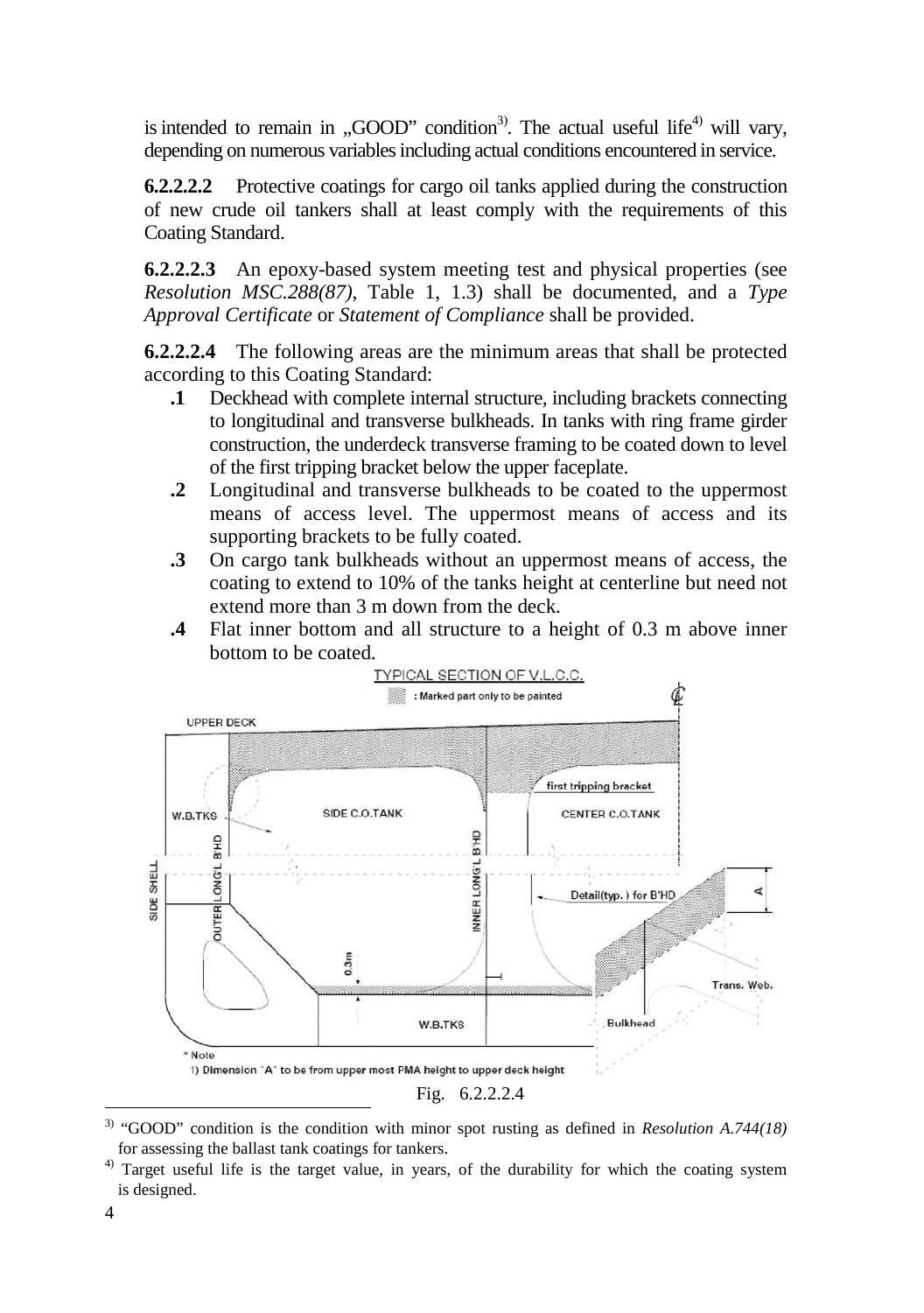## **6.2.2.2.5 Special application**

- **.1** This Coating Standard covers protective coating requirements for steel structure within cargo oil tanks. It is noted that there are other independent items that are fitted within the cargo oil tanks and to which coatings are applied to provide protection against corrosion.
- **.2** It is recommended that this Coating Standard is applied, to the extent practicable, to those portions of means of access provided for inspection within the areas specified in paragraph 6.2.2.2.4 that are not integral to the ship structure, such as rails, independent platforms, ladders, etc. Other equivalent methods of providing corrosion protection for non-integral items may also be used, provided they do not impair the performance of the coatings of the surrounding structure. Access arrangements that are integral to the ship structure, such as stiffener depths for walkways, stringers, etc., are to fully comply with this Coating Standard when located within the coated areas.
- **.3** It is also recommended that supports for piping, measuring devices, etc., be coated as a minimum in accordance with the non-integral items indicated in paragraph 6.2.2.2.5.2.

**6.2.2.2.6** The requirements for protective coating systems to be applied at ship construction for the cargo oil tanks of crude oil tankers meeting the Coating Standard specified in paragraph 6.2.2.2.1 are listed in Table 1 of Annex to *Resolution MSC.288(87)*).

## **6.2.2.3 Corrosion Resistant Steel Standard for alternative means of corrosion protection5) for cargo oil tanks of crude oil tankers6)**

**6.2.2.3.1** Corrosion Resistant Steel Standard is based on specifications and requirements which intend to provide a target useful life of 25 years, which is considered to be the time period, from initial application, over which the thickness diminution of the steel is intended to be maintained in cargo oil tanks. The actual useful life<sup>7)</sup> will vary, depending on numerous variables including actual conditions encountered in service.

**6.2.2.3.2** Corrosion resistant steel<sup>8)</sup> for cargo oil tanks applied to the area specified in 6.2.2.3.4 during the construction of crude oil tankers shall at least comply with the requirements of Corrosion Resistant Steel Standard and this should be considered as a minimum.

 $\overline{a}$ 

<sup>5)</sup> Alternative means is a means that is not utilization of protective coating applied according to the Coating standard for protective coating for cargo oil tanks of crude oil tankers (*Resolution MSC.288(87)*)

 $^{6)}$  see footnote 2)

 $\frac{7}{2}$  see footnote 4)

<sup>8)</sup> Corrosion resistant steel is steel whose corrosion resistance performance in the bottom or top of the internal cargo oil tank is tested and approved to satisfy the requirements in this Corrosion Resistant Steel Standard in addition to other relevant requirements for ship material, structure strength and construction.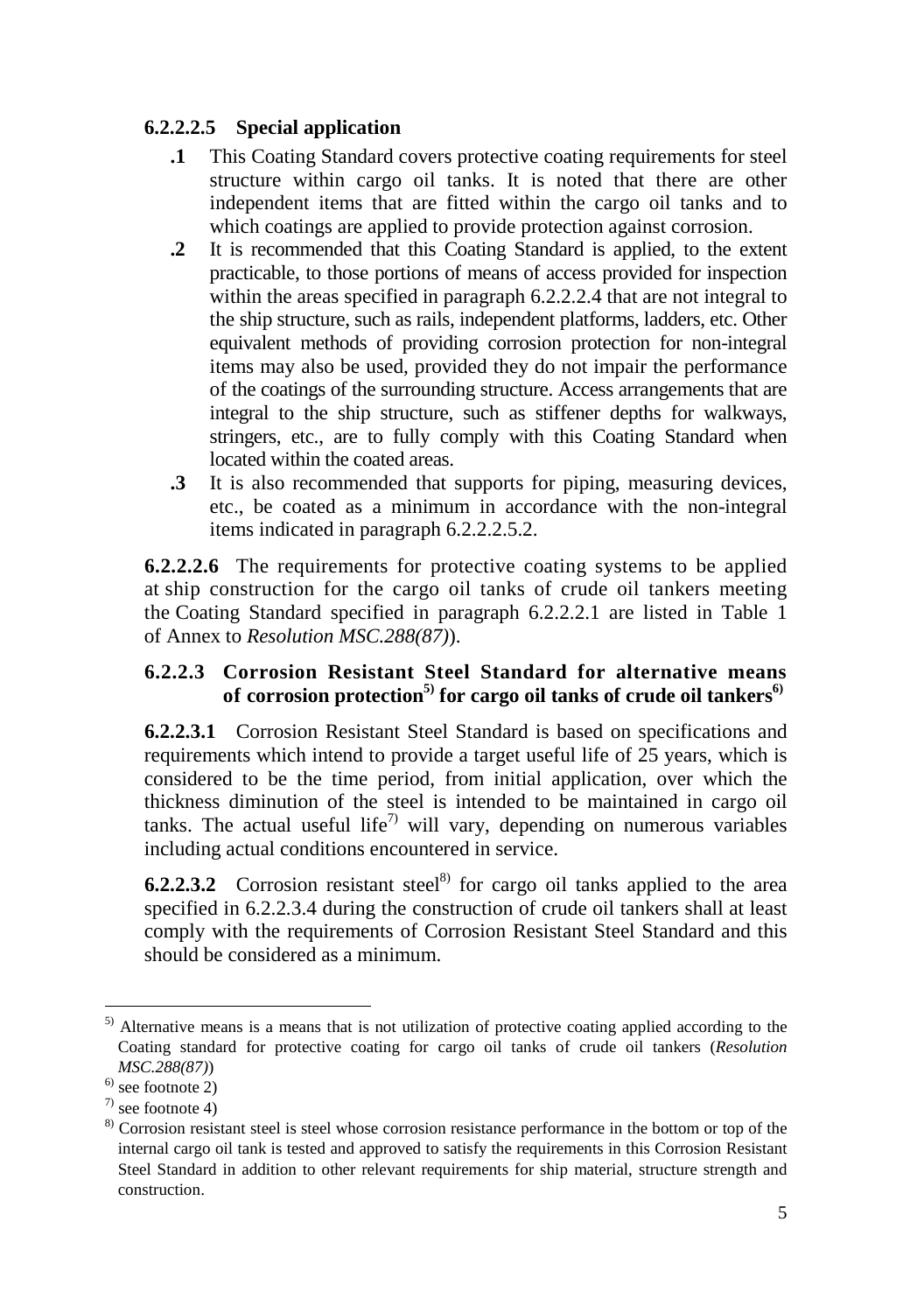## **6.2.2.3.3 Special application**

- **.1** Corrosion Resistant Steel Standard covers corrosion resistant steel requirements for ship's steel structures. It is noted that other independent items are fitted within the tanks to which measures are applied to provide protection against corrosion.
- **.2** It is recommended that Corrosion Resistant Steel Standard or the Coating Standard for protective coating for cargo oil tanks is applied, to the extent possible, to those portions of permanent means of access provided for inspection within the area specified in 6.2.2.3.4 that are not integral to the ship's structure, such as rails, independent platforms, ladders, etc. Other equivalent methods of providing corrosion protection for the nonintegral items may also be used, provided they do not impair the performance of the corrosion resistant steel of the surrounding structure. Access arrangements that are integral to the ship structure, such as increased stiffener depths for walkways, stringers, etc., are to fully comply with this Corrosion Resistant Steel Standard or the Coating Standard for protective coating for cargo oil tanks, when located within the areas specified in 6.2.2.3.4.
- **.3** It is also recommended that supports for piping, measuring devices, etc., be provided with corrosion protection in accordance with the non-integral items indicated in 6.2.2.3.3.2.

**6.2.2.3.4** The following areas are the minimum areas that shall be protected according to this Corrosion Resistant Steel Standard:

- **.1** Deckhead with complete internal structure, including brackets connecting to longitudinal and transverse bulkheads. In tanks with ring frame girder construction, the underdeck transverse framing to be protected down to level of the first tripping bracket below the upper faceplate.
- **.2** Longitudinal and transverse bulkheads to be protected to the uppermost means of access level. The uppermost means of access and its supporting brackets to be fully protected.
- **.3** On cargo tank bulkheads without an uppermost means of access, the protection shall extend to 10% of the tanks height at centerline but need not extend more than 3 m down from the deck.
- **.4** Flat inner bottom and all structure to a height of 0.3 m above inner bottom to be protected.